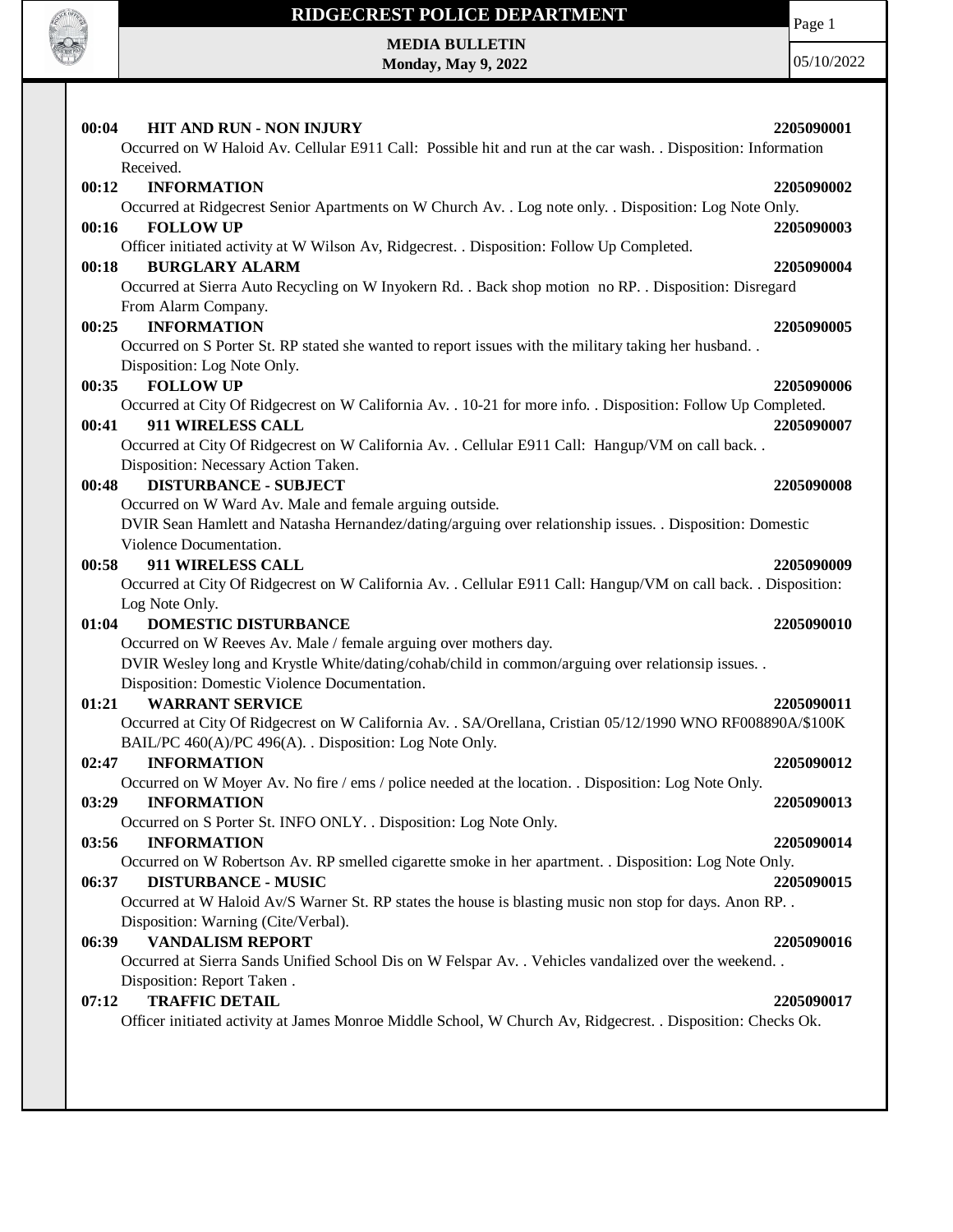

# **RIDGECREST POLICE DEPARTMENT MEDIA BULLETIN**

**Monday, May 9, 2022**

Page 2

| <b>VERBAL THREATS</b><br>07:22     | 2205090018                                                                                                                                                                                                                |
|------------------------------------|---------------------------------------------------------------------------------------------------------------------------------------------------------------------------------------------------------------------------|
|                                    | Occurred on S Inyo St. Rp would like us to check on his residence and the occupant, states the current<br>occupant was making threats towards rps house last night. . Disposition: Negative Contact.                      |
| <b>TRAFFIC STOP</b><br>07:24       | 2205090019                                                                                                                                                                                                                |
|                                    | Officer initiated activity at W Church Av, Ridgecrest. (Hundred block.). . Disposition: Warning (Cite/Verbal).                                                                                                            |
| 07:27                              | PROPERTY DAMAGE ONLY TC<br>2205090020                                                                                                                                                                                     |
|                                    | Occurred at W French Av/N Sanders St. TC. RP states other party has someone with back hurting but they do<br>not want medical. RP wants officer to file a report. Cars involved are a white Toyota Camry and silver Honda |
|                                    | Odyssey. Odyssey belongs to reporting party                                                                                                                                                                               |
| 07:51<br><b>ACO CALL</b>           | 2205090021                                                                                                                                                                                                                |
|                                    | Occurred at Synectic Solutions on N Norma St. . Rp states there is a deceased dog near suite D/small to                                                                                                                   |
|                                    | medium french bulldog type. . Disposition: Necessary Action Taken.                                                                                                                                                        |
| <b>TRUANT</b><br>08:07             | 2205090022                                                                                                                                                                                                                |
|                                    | Officer initiated activity at Murray Middle School, E Drummond Av, Ridgecrest. . Disposition: Necessary                                                                                                                   |
| Action Taken.                      |                                                                                                                                                                                                                           |
| <b>FOUND PROPERTY</b><br>08:14     | 2205090023                                                                                                                                                                                                                |
|                                    | Officer initiated activity at City Of Ridgecrest, W California Av, Ridgecrest. . Disposition: Report Taken.                                                                                                               |
| <b>CONTACT CITIZEN</b><br>08:16    | 2205090024                                                                                                                                                                                                                |
|                                    | Occurred at City Of Ridgecrest on W California Av. . CALL RP//requesting contact from WC regarding her son                                                                                                                |
|                                    | being burned. . Disposition: Negative Contact.                                                                                                                                                                            |
| <b>FOLLOW UP</b><br>08:17          | 2205090025                                                                                                                                                                                                                |
|                                    | Occurred at City Of Ridgecrest on W California Av. . Contact in the lobby regarding case 22-1506. .                                                                                                                       |
| Disposition: Report Taken.         |                                                                                                                                                                                                                           |
| 08:19<br><b>THEFT</b>              | 2205090026                                                                                                                                                                                                                |
|                                    | Occurred at City Of Ridgecrest on W California Av. . CALL RP/states her late daughters friend stole items from                                                                                                            |
|                                    | her daughter after she passed and would like to file a report, rp also states it happened over a year ago. .                                                                                                              |
| Disposition: Information Provided. |                                                                                                                                                                                                                           |
| <b>THEFT</b><br>08:38              | 2205090027                                                                                                                                                                                                                |
|                                    | Occurred on N Norma St. (Hundred block.) RP says someone drove threw both gates and took property from                                                                                                                    |
|                                    | the job site-RP requesting contact. . Disposition: Log Note Only.                                                                                                                                                         |
| PETTY THEFT REPORT<br>08:42        | 2205090028                                                                                                                                                                                                                |
|                                    | Occurred on N Robalo St. Back pack with a school lap top was taken from RP's unlocked veh-RP in the lobby                                                                                                                 |
| Disposition: Information Provided. |                                                                                                                                                                                                                           |
| 911 WIRELESS CALL<br>09:14         | 2205090029                                                                                                                                                                                                                |
|                                    | Occurred at City Of Ridgecrest on W California Av. . open line//talking in background// on callback rp stated                                                                                                             |
|                                    | daughter got ahold of phone. . Disposition: Log Note Only.                                                                                                                                                                |
| <b>THEFT</b><br>09:17              | 2205090030                                                                                                                                                                                                                |
|                                    | Occurred on W Coral Av. RP states needs report for Veh theft of helmet, headset, tools. He was visting his                                                                                                                |
|                                    | family at the time the theft occurred. . Disposition: Report Taken.                                                                                                                                                       |
| <b>CONTACT CITIZEN</b><br>09:19    | 2205090031                                                                                                                                                                                                                |
|                                    | Occurred at City Of Ridgecrest on W California Av. . CALL RP//requesting to speak to P5 about a case, unk                                                                                                                 |
|                                    | case #. . Disposition: Information Provided.                                                                                                                                                                              |
| <b>FOLLOW UP</b><br>09:28          | 2205090032                                                                                                                                                                                                                |
|                                    | Officer initiated activity at Murray Middle School, E Drummond Av, Ridgecrest. 22-1473. . Disposition: Follow                                                                                                             |
| Up Completed.                      |                                                                                                                                                                                                                           |
| 09:37<br><b>WELFARE CHECK</b>      | 2205090033                                                                                                                                                                                                                |
|                                    | Occurred on N Gold Canyon Dr. Rp in lobby. rp requesting welck on 3 to 5 juvs regarding possible                                                                                                                          |
|                                    | abandonment. . Disposition: Negative Contact.                                                                                                                                                                             |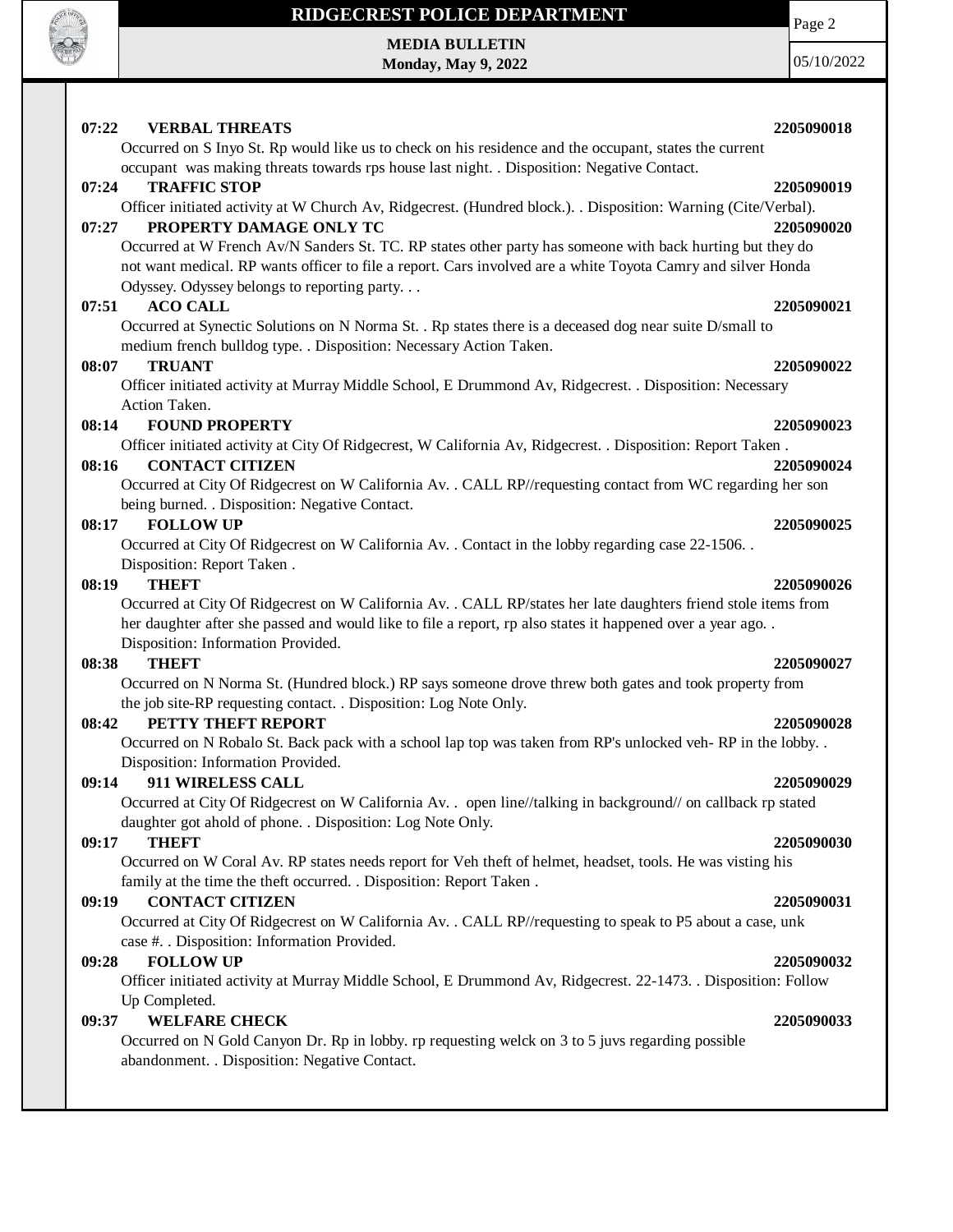

# **RIDGECREST POLICE DEPARTMENT MEDIA BULLETIN**

**Monday, May 9, 2022**

Page 3

| 09:43<br><b>CONTACT CITIZEN</b>                                                                                                                                                        | 2205090034 |
|----------------------------------------------------------------------------------------------------------------------------------------------------------------------------------------|------------|
| Occurred at City Of Ridgecrest on W California Av. . Call rp/rp calling back for P5. . Disposition: Information                                                                        |            |
| Provided.<br>09:58<br><b>STOLEN VEHICLE REPORT</b>                                                                                                                                     | 2205090035 |
| Occurred on S Holly Canyon Dr. (Hundred block.). . Disposition: Call Cancelled.                                                                                                        |            |
| <b>CONTACT CITIZEN</b><br>10:02                                                                                                                                                        | 2205090036 |
| Occurred on W Sydnor Av. Service Class: RESD call rp. rp states someone called her and stated that her name                                                                            |            |
| was picked out to win 1 million dollars. . Disposition: Information Provided.                                                                                                          |            |
| 10:04<br><b>ACO CALL</b>                                                                                                                                                               | 2205090037 |
| Occurred on W Haloid Av. (Hundred block.) rp states her neighbors dogs are out running loose and the large                                                                             |            |
| black one is being aggressive and is going after people and cats in the neighborhood. Disposition: Gone On                                                                             |            |
| Arrival.<br><b>CONTACT CITIZEN</b><br>10:12                                                                                                                                            | 2205090038 |
| Occurred at City Of Ridgecrest on W California Av. . CALL RP//requesting to speak to WC. . Disposition:                                                                                |            |
| Negative Contact.                                                                                                                                                                      |            |
| <b>TRAFFIC STOP</b><br>10:13                                                                                                                                                           | 2205090039 |
| Officer initiated activity at Dollar Tree Stores, N China Lake Bl, Ridgecrest. . Disposition: Warning                                                                                  |            |
| (Cite/Verbal).                                                                                                                                                                         |            |
| <b>ACO CALL</b><br>10:24                                                                                                                                                               | 2205090040 |
| Occurred at Leroy Jackson Park on E French Av. . Large black dog running loose around the dog park and                                                                                 |            |
| running in the street. . Disposition: Animal Control Handled.<br>10:34<br><b>SUSPICIOUS CIRCUMSTANCES</b>                                                                              | 2205090041 |
| Occurred on S Sunland St. HMA blue and white stripped TShirt last seen walking West on Rader-taking                                                                                    |            |
| pictures of veh Lic plates, mailboxes and other things as he is walking. . Disposition: Checks Ok.                                                                                     |            |
| 10:34<br><b>DISTURBANCE - NOISE</b>                                                                                                                                                    | 2205090042 |
| Occurred on N Inyo St. RP STATES 5 DOGS AT LOCATION HAVE BEEN BARKING NON STOP FOR THE                                                                                                 |            |
| PAST 30 MINUTES. . Disposition: Quiet On Arrival.                                                                                                                                      |            |
| <b>WARRANT ARREST</b><br>10:52                                                                                                                                                         | 2205090043 |
| Officer initiated activity at W Coronado Av, Ridgecrest. SA/Blevins, Anthony 08/21/62 Ramey wrt 17642/PC<br>311.11(A); PC 311.1(A) OCA 22-1223 booked CRF. . Disposition: Arrest Made. |            |
| <b>VEHICLE RELEASE</b><br>11:25                                                                                                                                                        | 2205090044 |
| Occurred at City Of Ridgecrest on W California Av. . Veh release 22-1491. . Disposition: Necessary Action                                                                              |            |
| Taken.                                                                                                                                                                                 |            |
| 11:26<br>STORAGE AUTHORITY-6MOS EXPIRED                                                                                                                                                | 2205090045 |
| Officer initiated activity at E California Av, Ridgecrest. (Hundred block.)                                                                                                            |            |
| <b>VEHICLE CHECK</b><br>11:27                                                                                                                                                          | 2205090046 |
| Officer initiated activity at W Church Av, Ridgecrest. . Disposition: Checks Ok.<br>11:29<br><b>CHILD ABUSE</b>                                                                        | 2205090047 |
| Occurred at Richmond Elementary School on E Rowe St. Disposition: Report Taken.                                                                                                        |            |
| <b>VEHICLE RELEASE</b><br>11:37                                                                                                                                                        | 2205090048 |
| Occurred at City Of Ridgecrest on W California Av. . Veh release for case 22-1400. . Disposition: Necessary                                                                            |            |
| Action Taken.                                                                                                                                                                          |            |
| <b>TRAFFIC STOP</b><br>11:48                                                                                                                                                           | 2205090049 |
| Officer initiated activity at E Upjohn Av, Ridgecrest. (Hundred block.). Disposition: Warning (Cite/Verbal).                                                                           |            |
| <b>INFORMATION RECEIVED</b><br>11:57<br>Occurred on W Coral Av. Information received. . Disposition: Information Received.                                                             | 2205090050 |
| 12:00<br><b>FOLLOW UP</b>                                                                                                                                                              | 2205090051 |
| Occurred on E California Av. F/u on 2205050021. . Disposition: Necessary Action Taken.                                                                                                 |            |
|                                                                                                                                                                                        |            |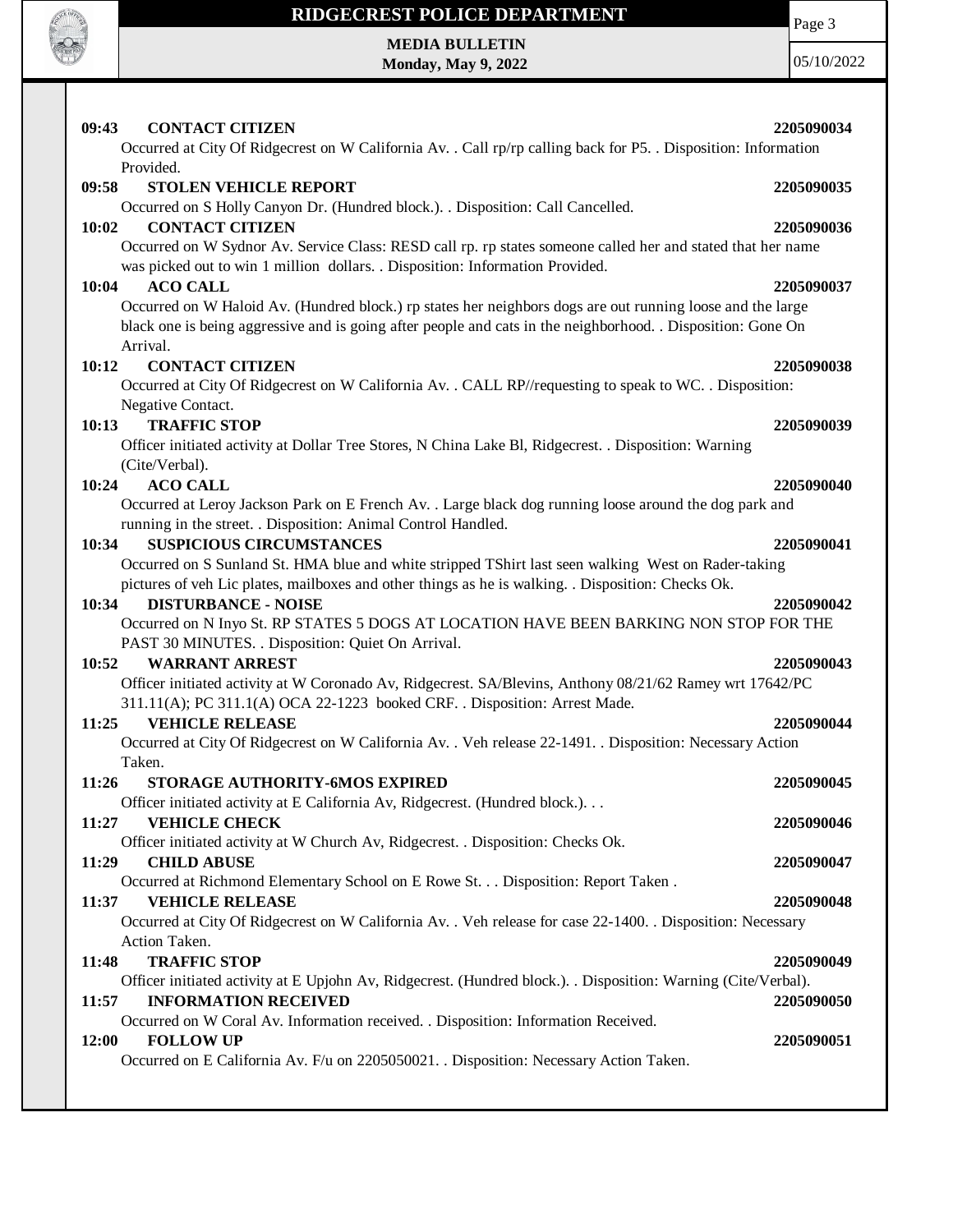

bed 5. . .

## **14:19 PROPERTY DAMAGE ONLY TC 2205090062**

Occurred at S China Lake Bl/W Bowman Rd. rp states a car hit a person on a bike and then took off. rp stated that the bicyclist got up and started walking down the bike path across from the old walmart and is wearing a white shirt. . Disposition: Unable To Locate.

### **14:19 WARRANT ARREST 2205090063**

Occurred at Travelodge on S China Lake Bl. . 2 subjects, one male and one female, in the room refusing to leave/rp requesting we make them leave SA/Willsey, Derek 9/23/82 RM030302B/\$10k/HS 11364 RM030301A/\$7,500/PC 166.4; PC 653k cited/rel'd. . Disposition: Arrest Made.

## **14:19 PRISONER TRANSPORT 2205090064**

Occurred at City Of Ridgecrest on W California Av. . . Disposition: Necessary Action Taken.

### **14:22 WELFARE CHECK 2205090065**

Occurred at Town & Country Mobile Home Park on N Norma St. . Rp called M5 and left a message and sounded very winded and stated that she needed help. . Disposition: Checks Ok.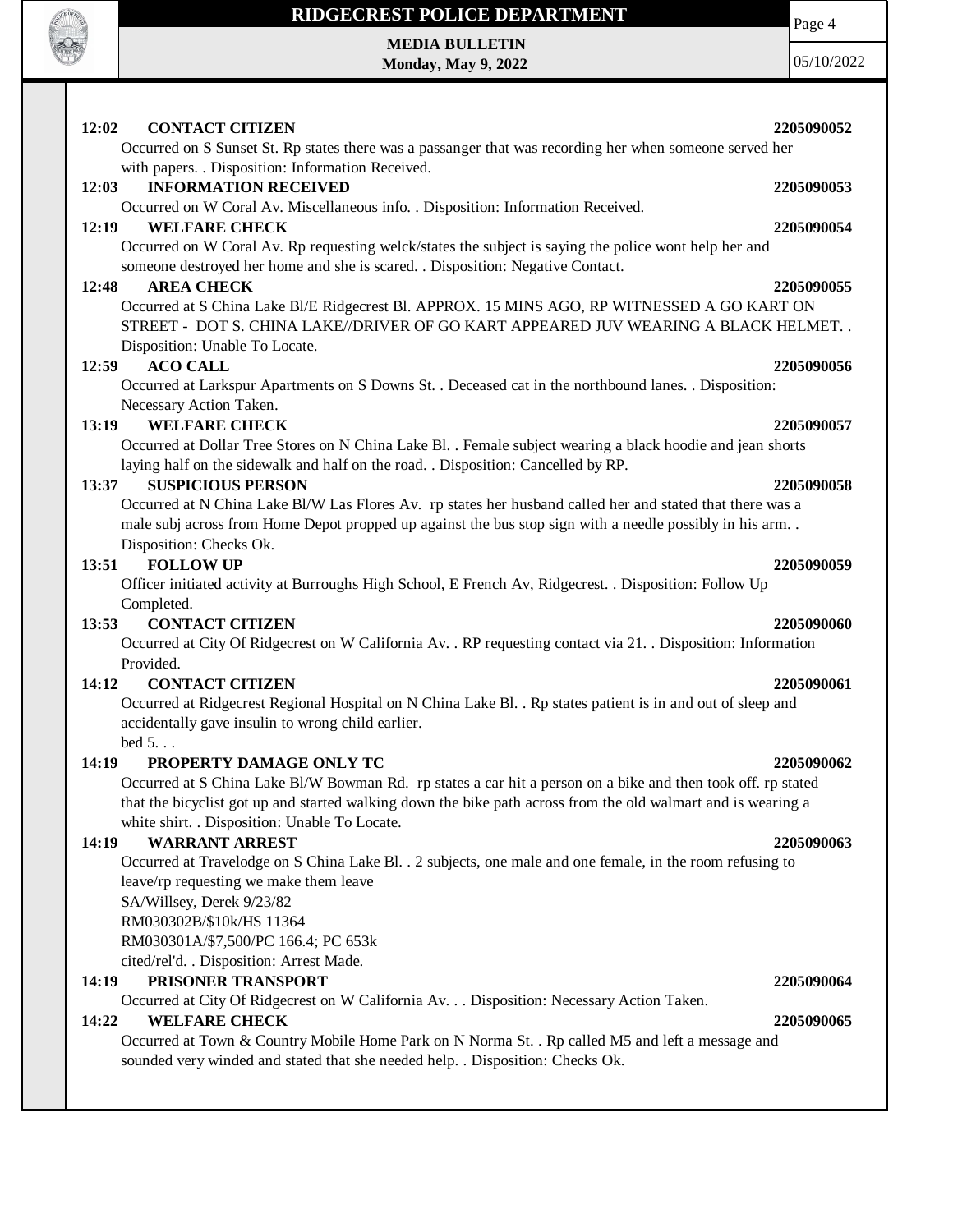

## **RIDGECREST POLICE DEPARTMENT**

Page 5

**MEDIA BULLETIN Monday, May 9, 2022**

| DISTURBANCE-FAMILY<br>14:26                                                                                  | 2205090066 |
|--------------------------------------------------------------------------------------------------------------|------------|
| Occurred on N Fairview St. Rp states uncle came over and punched a hole through one of the bedroom doors     |            |
| and then took off after her dad. . Disposition: Necessary Action Taken.                                      |            |
| 14:30<br><b>ACO CALL</b>                                                                                     | 2205090067 |
| Occurred on N Norma St. Dead dog by the building -was advised about ACO being closed on Monday's. .          |            |
| Disposition: Necessary Action Taken.                                                                         |            |
| <b>CONTACT CITIZEN</b><br>14:36                                                                              | 2205090068 |
| Occurred at City Of Ridgecrest on W California Av. . CALL RP/requesting contact from P1 regarding a ticket   |            |
| her son recieved today. . Disposition: Negative Contact.                                                     |            |
| <b>AREA CHECK</b><br>14:36                                                                                   | 2205090069 |
| Officer initiated activity at Skate Park, E French Av, Ridgecrest. . Disposition: Checks Ok.                 |            |
| <b>290 REGISTRANT</b><br>14:42                                                                               | 2205090070 |
| Occurred at City Of Ridgecrest on W California Av. . Annual. . Disposition: Necessary Action Taken.          |            |
| <b>CONTACT CITIZEN</b><br>14:42                                                                              | 2205090071 |
| Occurred at City Of Ridgecrest on W California Av. Disposition: Information Received.                        |            |
| <b>WARRANT ARREST</b><br>14:54                                                                               | 2205090072 |
| Occurred at City Of Ridgecrest on W California Av. Disposition: Call Cancelled.                              |            |
| PROPERTY DAMAGE ONLY TC<br>15:03                                                                             | 2205090073 |
| Occurred at E French Av/E La Mirage Ln. 2 vehs /air bags deployed. . Disposition: Report Taken.              |            |
| 15:12<br><b>ACO CALL</b>                                                                                     | 2205090074 |
| Occurred on W Moyer Av. Pitbull tried to attack RP and his dog-neighbors are having issues with the dog      |            |
| trying to bite them. . Disposition: Information Provided.                                                    |            |
| 15:22<br><b>MEDICAL AID</b>                                                                                  | 2205090075 |
| Occurred at Indian Wells Valley Dialysis Ctr on S Richmond Rd. . Service Class: BUSN ambulance request. .    |            |
| Disposition: Referred To Other Agency.<br><b>CONTACT CITIZEN</b><br>15:33                                    |            |
| Officer initiated activity at N Sahara Dr, Ridgecrest. . Disposition: Necessary Action Taken.                | 2205090076 |
| 16:30<br><b>MISSING PERSON</b>                                                                               | 2205090077 |
| Occurred at City Of Ridgecrest on W California Av. . Call rp. rp requesting to file a report for her father  |            |
| missing//last time she spoke to him was 2 weeks ago. phone has been going straight to voicemail              |            |
| Disposition: Report Taken.                                                                                   |            |
| <b>CONTACT CITIZEN</b><br>16:52                                                                              | 2205090078 |
| Occurred at City Of Ridgecrest on W California Av. . CALL RP//rp requesting contact from P9, unk circs. .    |            |
| Disposition: Information Provided.                                                                           |            |
| 17:34<br><b>INFORMATION RECEIVED</b>                                                                         | 2205090079 |
| Occurred on W Coral Av. Misc info. . Disposition: Information Received.                                      |            |
| <b>INFORMATION</b><br>17:57                                                                                  | 2205090081 |
| Occurred at City Of Ridgecrest on W California Av. Disposition: Information Received.                        |            |
| <b>CONTACT CITIZEN</b><br>18:14                                                                              | 2205090082 |
| Occurred at City Of Ridgecrest on W California Av. . RP has questions about a prior report. . Disposition:   |            |
| Information Provided.                                                                                        |            |
| <b>FOLLOW UP</b><br>18:29                                                                                    | 2205090083 |
| Officer initiated activity at City Of Ridgecrest, W California Av, Ridgecrest. . Disposition: Follow Up      |            |
| Completed.                                                                                                   |            |
| <b>CONTACT CITIZEN</b><br>18:43                                                                              | 2205090084 |
| Occurred at City Of Ridgecrest on W California Av. . RP wants call back regarding 2205090033. . Disposition: |            |
| Information Provided.                                                                                        |            |
|                                                                                                              |            |
|                                                                                                              |            |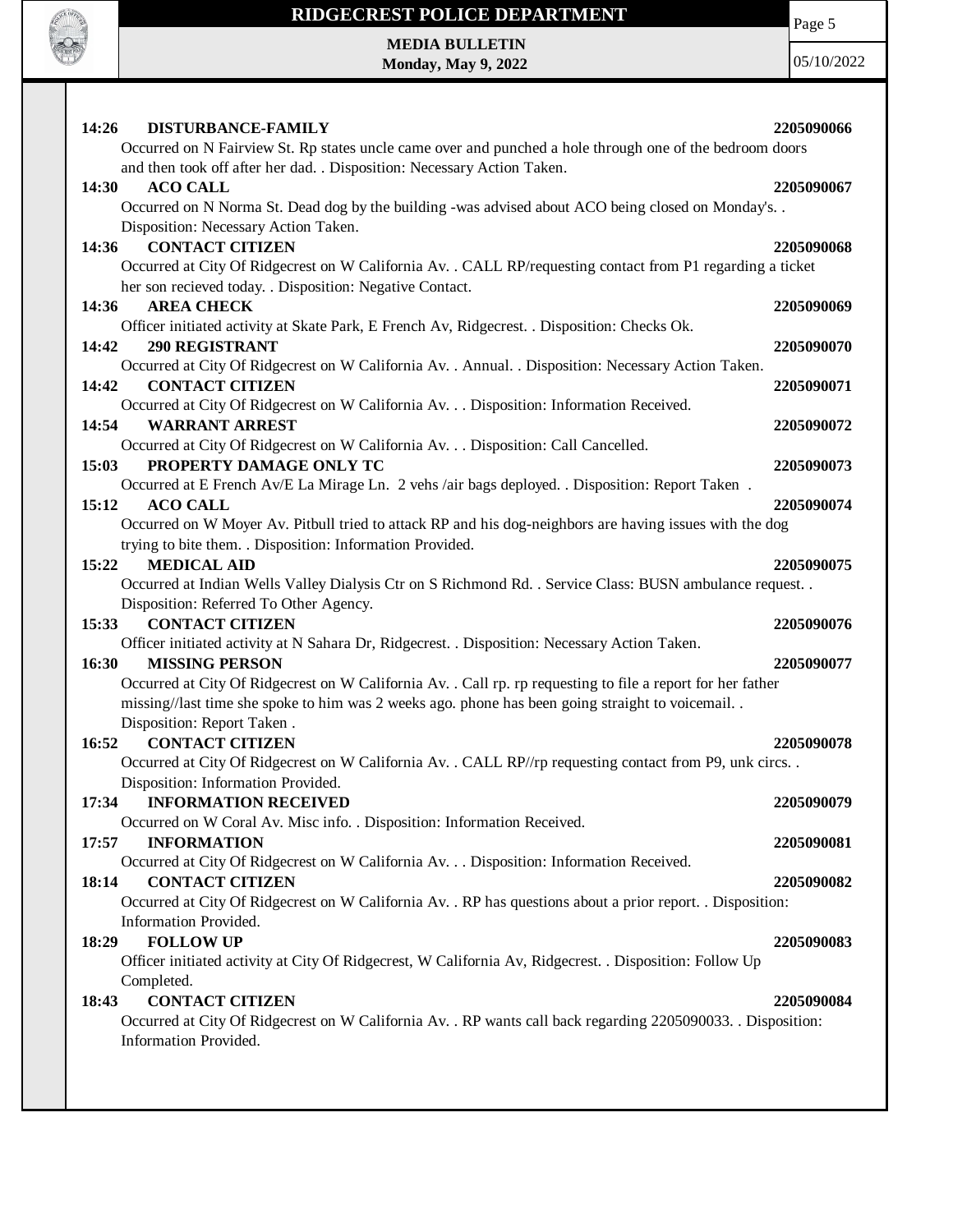

## **RIDGECREST POLICE DEPARTMENT**

**MEDIA BULLETIN Monday, May 9, 2022** Page 6

| 18:54<br><b>ANNOYING/OBSCENE PHONE CALL</b>                                                                                               | 2205090085 |
|-------------------------------------------------------------------------------------------------------------------------------------------|------------|
| Occurred on S Porter St. No fire / ems / police needed. . Disposition: Log Note Only.                                                     |            |
| 18:56<br><b>UNWANTED SUBJECT</b>                                                                                                          | 2205090086 |
| Occurred on W Coral Av. WFA camo pants, grn hoody, eb on coral, not intox. . Disposition: Gone Prior to                                   |            |
| Arrival.                                                                                                                                  |            |
| 18:57<br><b>ACO CALL</b>                                                                                                                  | 2205090087 |
| Occurred at N Victor/W Drummond. Lost horse/copper/wearing black blanket. . Disposition: Animal Control                                   |            |
| Handled.                                                                                                                                  |            |
| 19:13<br>DISTURBANCE-FAMILY                                                                                                               | 2205090088 |
| Occurred on N Fairview St. Rp stated uncle is at the location destroying stuff. . Disposition: Counselled.                                |            |
| 19:27<br><b>ACO CALL</b>                                                                                                                  | 2205090089 |
| Occurred at S Sanders St/W Upjohn Av. RP was walking his dog when a pit bull attacked his dog. .                                          |            |
| Disposition: Animal Control Handled.                                                                                                      |            |
| <b>BURGLARY ALARM</b><br>19:39                                                                                                            | 2205090090 |
| Occurred at Sierra Auto Recycling on W Inyokern Rd. Disposition: Disregard From Alarm Company.                                            |            |
| 19:43<br><b>LAND TRESPASS</b>                                                                                                             | 2205090091 |
| Occurred on N Gold Canyon Dr. Individuals going in and out of a red tag location. . Disposition: Checks Ok.                               |            |
| <b>ABANDONED VEHICLE</b><br>20:08                                                                                                         | 2205090092 |
| Officer initiated activity at N Downs St, Ridgecrest. (Hundred block.). . Disposition: Checks Ok.                                         |            |
| <b>SUSPICIOUS PERSON</b><br>20:16                                                                                                         | 2205090093 |
| Occurred on W Coral Av. RP stating female going door to door ringing doorbells/looking in windows/wfa                                     |            |
| shaved head gray hoodie/slippers/LS 1 house east looking in window. . Disposition: Warning (Cite/Verbal).                                 |            |
| <b>ATTEMPT TO CONTACT</b><br>20:28                                                                                                        | 2205090094 |
| Occurred at City Of Ridgecrest on W Wilson Av. . SBSO found vehicle in desert. Dept requesting contact with                               |            |
| owner. . Disposition: Necessary Action Taken.                                                                                             |            |
| 911 WIRELESS CALL<br>20:48                                                                                                                | 2205090095 |
| Occurred at City Of Ridgecrest on W California Av. . Cellular E911 Call: Open line/wind noise/VM on call back.                            |            |
| . Disposition: Necessary Action Taken.                                                                                                    |            |
| <b>TRAFFIC STOP</b><br>21:02                                                                                                              | 2205090096 |
| Officer initiated activity at E Las Flores Av, Ridgecrest. (Hundred block.). . Disposition: Warning (Cite/Verbal).<br><b>TRAFFIC STOP</b> | 2205090097 |
| 21:05                                                                                                                                     |            |
| Officer initiated activity at N Chelsea Av, Ridgecrest. . Disposition: Warning (Cite/Verbal).<br>STOLEN VEHICLE IN PROGRESS/JUST OCC      |            |
| 21:26<br>Occurred at China Lake Trailer Park on W Moyer Av. . RP in lobby would like to report a stolen vehicle. .                        | 2205090098 |
| Disposition: Negative Contact.                                                                                                            |            |
| <b>INFORMATION RECEIVED</b><br>21:27                                                                                                      | 2205090099 |
| Occurred on W Moyer Av. Call log only. . Disposition: Log Note Only.                                                                      |            |
| <b>INFORMATION RECEIVED</b><br>21:43                                                                                                      | 2205090100 |
| Occurred on N Sierra View St. Call log only. . Disposition: Log Note Only.                                                                |            |
| <b>SUSPICIOUS CIRCUMSTANCES</b><br>21:44                                                                                                  | 2205090101 |
| Occurred on S Mayo St. RP stated 5-10 minutes ago a juvenile was in his drive way. . Disposition: Gone Prior                              |            |
| to Arrival.                                                                                                                               |            |
| STOLEN VEHICLE IN PROGRESS/JUST OCC<br>21:59                                                                                              | 2205090102 |
| Occurred at City Of Ridgecrest on W California Av. . RP has paperwork in regards to case from earlier in the                              |            |
| day. . Disposition: Report Taken .                                                                                                        |            |
| <b>VEHICLE CHECK</b><br>22:14                                                                                                             | 2205090103 |
| Officer initiated activity at S Ranger St/W Bowman Rd, Ridgecrest. . Disposition: Checks Ok.                                              |            |
|                                                                                                                                           |            |
|                                                                                                                                           |            |